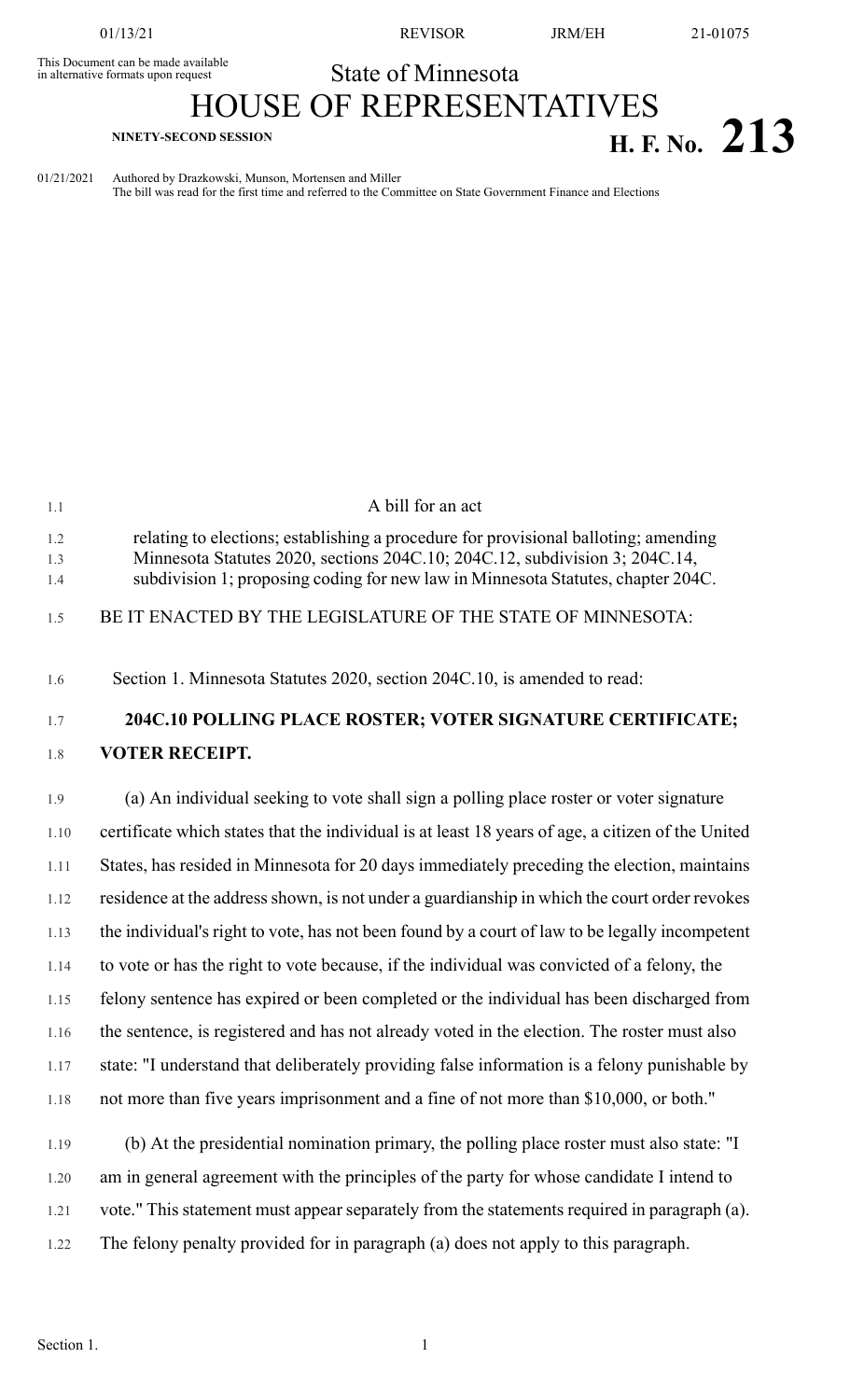- 2.1 (c) A judge may, Before the applicant signs the roster or voter signature certificate, a 2.2 judge must confirm the applicant's name, address, and date of birth. A voter whose 2.3 registration status is listed as challenged or whose eligibility to vote is challenged as permitted 2.4 by section 204C.12 may not sign the polling place roster, but may cast a provisional ballot 2.5 as provided in section 204C.135. 2.6 (d) After the applicant signs the roster or voter signature certificate, the judge shall give
- 2.7 the applicant a voter's receipt. The voter shall deliver the voter's receipt to the judge in 2.8 charge of ballots as proof of the voter's right to vote, and thereupon the judge shall hand to 2.9 the voter the ballot. The voters' receipts must be maintained during the time for notice of 2.10 **filing an election contest.**
- 2.11 (e) Whenever a challenged status appears on the polling place roster, an election judge 2.12 must ensure that the challenge is concealed or hidden from the view of any voter other than 2.13 the voter whose status is challenged.
- 2.14 Sec. 2. Minnesota Statutes 2020, section 204C.12, subdivision 3, is amended to read:
- 2.15 Subd. 3. **Determination of residence.** In determining the legal residence of a challenged 2.16 individual, the election judges shall be governed by the principles contained in section 2.17 200.031. If the challenged individual's answers to the questions show ineligibility to vote 2.18 in that precinct, the individual shall not be allowed to vote. If the individual has marked 2.19 ballots but not yet deposited them in the ballot boxes before the election judges determine 2.20 ineligibility to vote in that precinct, the marked ballots shall be placed unopened with the 2.21 spoiled ballots. If the answers to the questions fail to show that the individual is not eligible 2.22 to vote in that precinct and the challenge is not withdrawn, the election judges shall verbally 2.23 administer the oath on the voter certificate to the individual. After taking the oath and 2.24 completing and signing the voter certificate, the challenged individual shall be allowed to 2.25 vote permit the voter to cast a provisional ballot, in the manner provided in section 204C.135.
- 2.26 Sec. 3. **[204C.135] PROVISIONAL BALLOTS.**

## 2.27 Subdivision 1. **Casting of provisional ballots.** (a) The following voters seeking to vote 2.28 are entitled to cast a provisional ballot in the manner provided by this section:

- 2.29 (1) a voter whose registration status is listed as "challenged" on the polling place roster; 2.30 and
- 2.31 (2) a voter whose eligibility to vote is challenged as permitted by section 204C.12.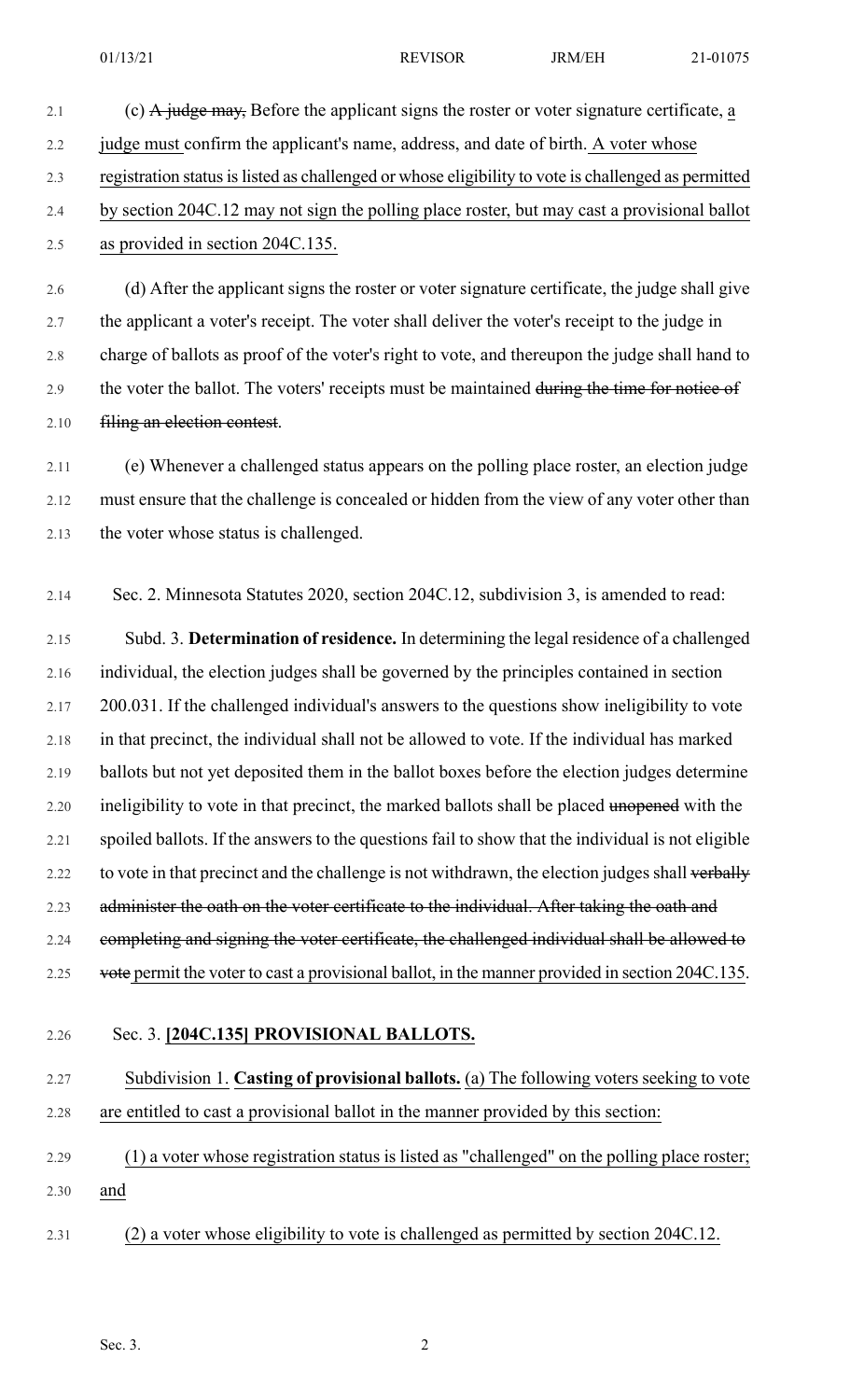| 3.1  | (b) A voter seeking to vote a provisional ballot must sign a provisional ballot roster and      |
|------|-------------------------------------------------------------------------------------------------|
| 3.2  | complete a provisional ballot envelope. The envelope must contain a space for the voter to      |
| 3.3  | list the voter's name, address of residence, date of birth, voter identification number, and    |
| 3.4  | any other information prescribed by the secretary of state. The voter must also swear or        |
| 3.5  | affirm, in writing, that the voter is eligible to vote, has not voted previously in the same    |
| 3.6  | election, and meets the criteria for registering to vote in the precinct in which the voter     |
| 3.7  | appears.                                                                                        |
| 3.8  | Once the voter has completed the provisional ballot envelope, the voter must be allowed         |
| 3.9  | to cast a provisional ballot. The provisional ballot must be in the same form as the official   |
| 3.10 | ballot available in the precinct on election day. A completed provisional ballot shall be       |
| 3.11 | sealed in a secrecy envelope. The secrecy envelope shall be sealed inside the voter's           |
| 3.12 | provisional ballot envelope and deposited by the voter in a secure, sealed provisional ballot   |
| 3.13 | box. Completed provisional ballots may not be combined with other voted ballots in the          |
| 3.14 | polling place.                                                                                  |
| 3.15 | (c) The form of the secrecy and provisional ballot envelopes shall be prescribed by the         |
| 3.16 | secretary of state. The provisional ballot envelope must be a color other than that provided    |
| 3.17 | for absentee ballot envelopes and must be prominently labeled "Provisional Ballot Envelope."    |
| 3.18 | (d) Provisional ballots and related documentation shall be delivered to and securely            |
| 3.19 | maintained by the county auditor or municipal clerk in the same manner as required for          |
| 3.20 | other election materials under sections 204C.27 and 204C.28.                                    |
| 3.21 | Subd. 2. Counting provisional ballots. (a) A voter who casts a provisional ballot in the        |
| 3.22 | polling place may personally appear before the county auditor or municipal clerk no later       |
| 3.23 | than seven calendar days following the election to prove that the voter's provisional ballot    |
| 3.24 | should be counted. The county auditor or municipal clerk must count a provisional ballot        |
| 3.25 | in the final certified results from the precinct if:                                            |
| 3.26 | (1) the statewide voter registration system indicates that the voter is eligible to vote or,    |
| 3.27 | if challenged, the voter presents evidence of the voter's eligibility to vote; and              |
| 3.28 | (2) the voter presents proof of residence in the precinct in the manner permitted by            |
| 3.29 | section 201.061, subdivision 3.                                                                 |
| 3.30 | (b) If a voter does not appear before the county auditor or municipal clerk within seven        |
| 3.31 | calendar days following the election or otherwise does not satisfy the requirements of          |
| 3.32 | paragraph (a), or if the data listed on the items of identification presented by the voter does |
| 3.33 | not match the data submitted by the voter on the provisional ballot envelope, the voter's       |
| 3.34 | provisional ballot must not be counted.                                                         |